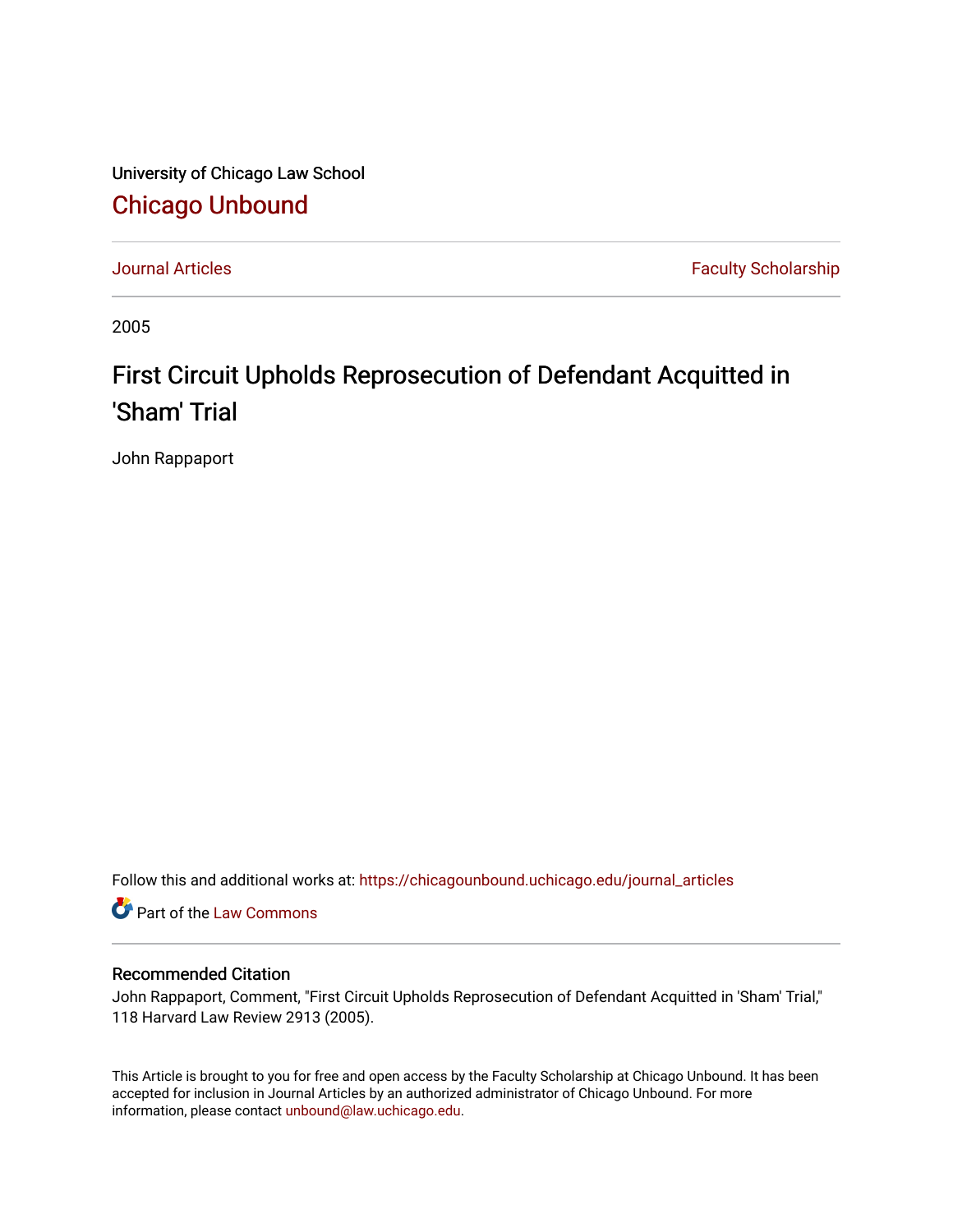CRIMINAL LAW - DOUBLE JEOPARDY - FIRST CIRCUIT **UPHOLDS REPROSECUTION** OF **DEFENDANT** ACQUITTED **IN** "SHAM" TRIAL. — *Gonzalez v. Justices of the Municipal Court of Boston,* **382** F.3d i (ist Cir. 2004), *vacated mem.,* **125 S.** Ct. **1640 (2005).**

The thin line that sometimes divides acquittals from dismissals for double jeopardy purposes separates two trial outcomes with starkly differing consequences: absolute freedom and reprosecution with the possibility of incarceration. In patrolling the acquittal/dismissal divide, the Supreme Court has repeatedly eschewed a formalistic approach, opting instead for a functional inquiry that disregards labels and divides those cases resolved on the merits  $-$  "true acquittals"  $-$  from those resolved on grounds unrelated to guilt or innocence.<sup>1</sup>

Recently, in *Gonzalez v. Justices of the Municipal Court of Boston,2* the First Circuit followed the Supreme Court's cues and upheld a state supreme court decision that sent an acquitted defendant back to trial because his acquittal had been, in the state court's view, a "sham."3 The First Circuit accused the trial judge of incanting the "magic word[]" "acquittal" to mask what was really a dismissal.<sup>4</sup> In so holding, however, the First Circuit robbed Peter to pay Paul  $-$  to fulfill its duties to the functional inquiry doctrine, it hollowed out an even more deeply rooted double jeopardy value: the finality of acquittals.<sup>5</sup> To avoid undermining this value, courts should not second-guess trial resolutions labeled "acquittal"; rather, they should employ a rule under which resolutions labeled "acquittal" absolutely bar review.

On June 8, 2000, the Commonwealth of Massachusetts tried Jorge Gonzalez in the Boston Municipal Court for various state drug law violations.<sup>6</sup> After both sides reported ready for trial, the judge granted Gonazalez's motion in limine to exclude most of the relevant evidence on the ground that the prosecution had failed to disclose the evidence

<sup>&</sup>lt;sup>1</sup> The seminal case creating this distinction is *United States v. Scott*, 437 U.S. 82 (1978). For a short exposition of the acquittal/dismissal divide, see Jason Wiley Kent, Note, *Double Jeopardy: When Is an Acquittal an Acquittal?,* 20 B.C. L. REV. 925 **(1979).** For a compendium of relevant cases and materials, see DAVID S. RUDSTEIN, DOUBLE JEOPARDY: A REFERENCE GUIDE TO THE UNITED STATES CONSTITUTION 110-26, 219-28 (2004).

<sup>2</sup>**382** F.3 d I (ist Cir. 2004), *vacated mem.,* 125 **S.** Ct. 1640 **(2005).**

*<sup>3</sup> See id.* at 2 (quoting *Commonwealth* v. *Gonzalez,* 771 N.E.2d 134, 142 (Mass. 2002)).

<sup>4</sup> *See id.* at Io.

*<sup>5</sup> See* United States v. Martin Linen Supply Co., 430 U.S. 564, **571** (1977) ("Perhaps the most fundamental rule in the history of double jeopardy jurisprudence has been that '[a] verdict of acquittal **...** could not be reviewed, on error or otherwise, without putting [a defendant] twice in jeopardy, and thereby violating the Constitution."' (alterations and omission in original) (quoting *United States v. Ball, 163 U.S. 662, 671 (1896)).* 

<sup>6</sup> *Gonzalez,* 382 F.3 d at 2-3.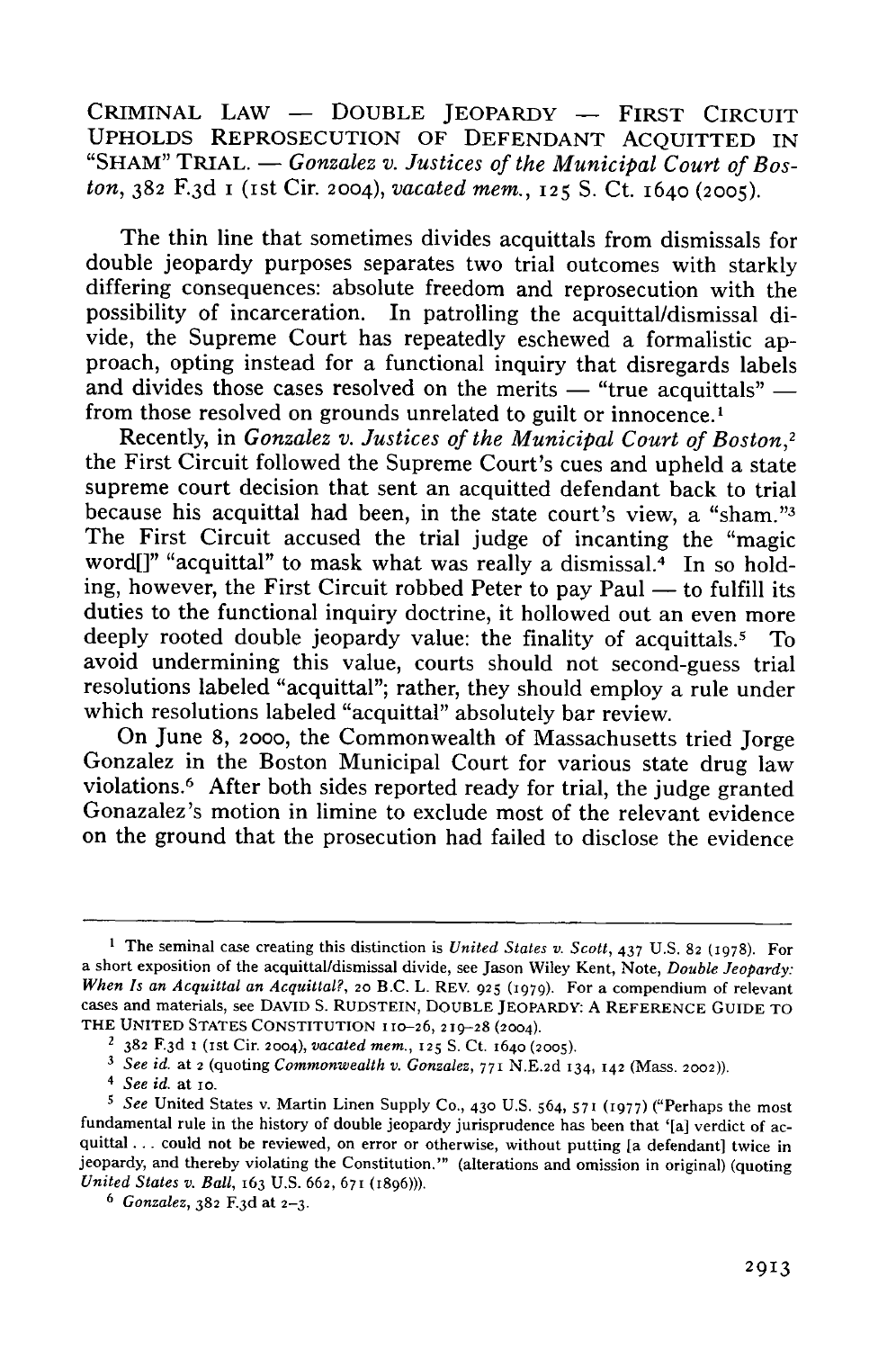in a timely manner.7 Befuddled, the prosecution declared itself "no longer ready for trial,"<sup>8</sup> but the judge, unrelenting, pushed on.<sup>9</sup> After Gonzalez opted for a bench trial, the judge summoned the prosecution's first witness, but the prosecution again resisted, explaining that Gonzalez's successful evidentiary motion had devastated its case.<sup>10</sup> Seeing an escape, Gonzalez moved for a judgment of acquittal; the prosecution objected and suggested dismissal for noncompliant discovery instead.<sup>11</sup> But the judge declined to indulge the prosecution and "took the bull by the horns," advising Gonzalez to call a witness so that jeopardy would attach. 12 Taking this tip, Gonzalez's attorney called Gonzalez's daughter, asked her two trivial questions, $13$  and then renewed his motion for a judgment of acquittal. The court granted the motion over the prosecution's "vociferous objection."<sup>14</sup>

The Commonwealth petitioned the Massachusetts Supreme Judicial Court (SJC) for relief pursuant to the SJC's "general superintendence" over inferior state courts.<sup>15</sup> The SJC accepted the Commonwealth's application and vacated both the exclusion order and the judgment.<sup>16</sup> The court found that the exclusion order was erroneous, that the error was exacerbated by the trial judge's hastiness, and that jeopardy had not attached.<sup>17</sup> In the SJC's view, the trial, and therefore the acquittal, had been a "sham."<sup>18</sup>

After unsuccessfully petitioning the United States Supreme Court for certiorari, 19 Gonzalez filed a petition for a writ of habeas corpus in the United States District Court for the District of Massachusetts. <sup>20</sup>

*20 See* Gonzalez v. Justices of the Mun. Ct. of Boston, No. Civ.A o3io859GAO, **2003** WL 22937727 (D. Mass. Nov. 25, 2003).

**<sup>7</sup>***Id.* at 3. The judge had expressed frustration that the prosecutor's office had repeatedly failed to comply with discovery orders. *See Gonzalez,* **771** N.E.2d at 137.

**<sup>8</sup>***Gonzalez,* **382** F.3 d at 3.

**<sup>9</sup>** Under *Commonwealth v. Super,* 727 N.E.2d 1175, 1181 (Mass. 2000), the judge had authority to proceed even without the prosecution's assent. *See Gonzalez,* **382** F.3 d at 3. The First Circuit specifically noted that the prosecutor "could have nol-prossed the case or attempted to file an interlocutory appeal" but "took neither of these steps." *Id.*

*<sup>10</sup>Gonzalez,* **382** F.3d at 3.

*<sup>11</sup> Id.* If a reviewing court considered the motion to have been made "pretrial," such a dismissal would not preclude reprosecution. *See* Serfass v. United States, 420 U.S. 377, 394 **(975).**

*<sup>12</sup> Gonzalez,* **382** F.3 d at **3.** In a bench trial, jeopardy typically attaches when the first witness is sworn, see Crist v. Bretz, 437 U.S. **28,** 37 n.i5 **(1978)** (citing *Serfass,* **420** U.S. at 388), or when the court begins to receive evidence, *see* United States v. Martin Linen Supply Co., **430** U.S. 564, **5690(977).**

*<sup>13</sup> See Gonzalez,* 382 F.3 d at 3-4. The attorney asked the witness her name and whether she knew the defendant. *Id.* at 3 n.3.

<sup>14</sup> *Id.* at 4.

**<sup>15</sup>** *Id.* (citing MASS. GEN. LAWS ch. 2 **11,** § 3 (2002)) (internal quotation mark omitted).

**<sup>16</sup>**Commonwealth v. Gonzalez, 771 N.E.2d 134, **136** (Mass. 2002).

**<sup>17</sup>** *Id.* at **138, 140.**

**<sup>18</sup>** *Id.* at **142.**

**<sup>19</sup>** *See* 538 U.S. 962 (2003) (mem.).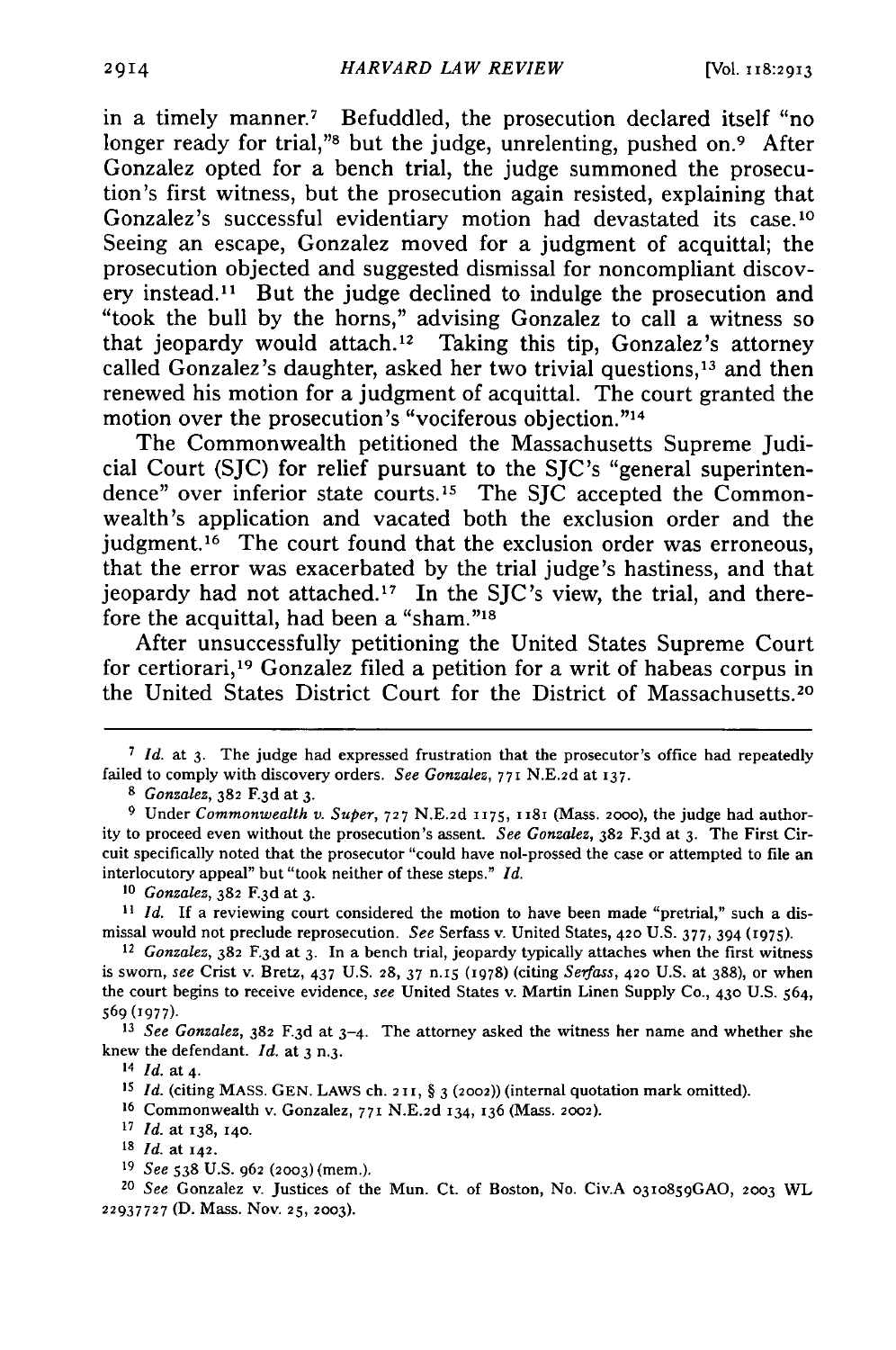The district court rejected Gonzalez's petition, finding "no reason to quarrel" with the SJC.2I The trial court's resolution, explained the district court, was "more akin" to a dismissal based on trial error than to an acquittal based on insufficiency of evidence.<sup>22</sup>

The First Circuit found the question "close," but nevertheless unanimously affirmed.<sup>23</sup> Reviewing the SJC's conclusions de novo,<sup>24</sup> Judge Selya<sup>25</sup> applied a "twofold inquiry" that, he stated, the Supreme Court has implicitly endorsed: "whether jeopardy attached in the original state proceeding" and, if so, "whether the state court terminated jeopardy in a way that prevents reprosecution."<sup>26</sup> The court reasoned that jeopardy probably had never attached because the state court proceeding had not subjected Gonzalez to "actual danger of conviction."27 Ultimately, though, the court found it unnecessary to resolve the issue of attachment, ruling that even if jeopardy had attached, the trial court had not terminated the case "in a way that makes retrial constitutionally impermissible."<sup>28</sup> An acquittal, the court explained, is not always an acquittal: the label "acquittal" itself "enjoys no talismanic significance"29 because the "appropriate inquiry is functional, not semantic."30 Noting the irrelevance of the lone witness's testimony to the offenses charged, the court had no trouble concluding that "the trial judge disposed of the case on a basis wholly unrelated to [Gonzalez's] factual guilt or innocence."<sup>31</sup> Accordingly, the Double Jeopardy Clause did not bar reprosecution.3<sup>2</sup>

Assessing whether the First Circuit erred in conducting its functional inquiry on the facts of this case is rather like judging whether a

**<sup>26</sup>***See Gonzalez,* **382** F.3 d at **8.**

**<sup>27</sup>***Id.* at 9.

**28** *Id.*

**<sup>29</sup>***Id.* (citing *Serfass v. United States,* **420 U.S. 377, 392 (I975)).**

**30** *Id.* at xo.

**<sup>31</sup>***Id.* The court's language referenced the standard for acquittals that the Supreme Court laid out in *United States v. Martin Linen Supply Co.,* 430 U.S. 564, 571 **(1977).**

*<sup>21</sup> Id.* at \*4.

<sup>22</sup>*Id.* A decision based on trial error would not bar reprosecution, whereas a decision based on insufficiency of evidence would. *See* Kent, *supra* note **I,** at 926 & n.5.

**<sup>23</sup>***Gonzalez,* **382** F.3 d at 2.

**<sup>24</sup>***Id.* at 6-7. The First Circuit had authority to conduct de novo review under **28** U.S.C. § **2241 (2000).**

**<sup>25</sup>**The panel also included Judge Lynch and Judge Porfilio, who sat **by** designation from the Tenth Circuit.

*<sup>32</sup>Gonzalez,* **382** F.3 d at rI. Recently, the Supreme Court summarily vacated the First Circuit's decision and remanded the case for further consideration in light of *Smith v. Massachusetts,* **125** S. Ct. **1129 (2005).** Gonzalez v. Justices of the Mun. Ct. of Boston, **125** S. Ct. 1640 **(2005).** Because *Smith* governs a conceptually distinct area of double jeopardy law **-** midtrial acquittals **-** it may be irrelevant to *Gonzalez.* In any case, the values that underlie *Smith* arguably militate in favor of the formalistic rule proposed here. *See infra* note **56.**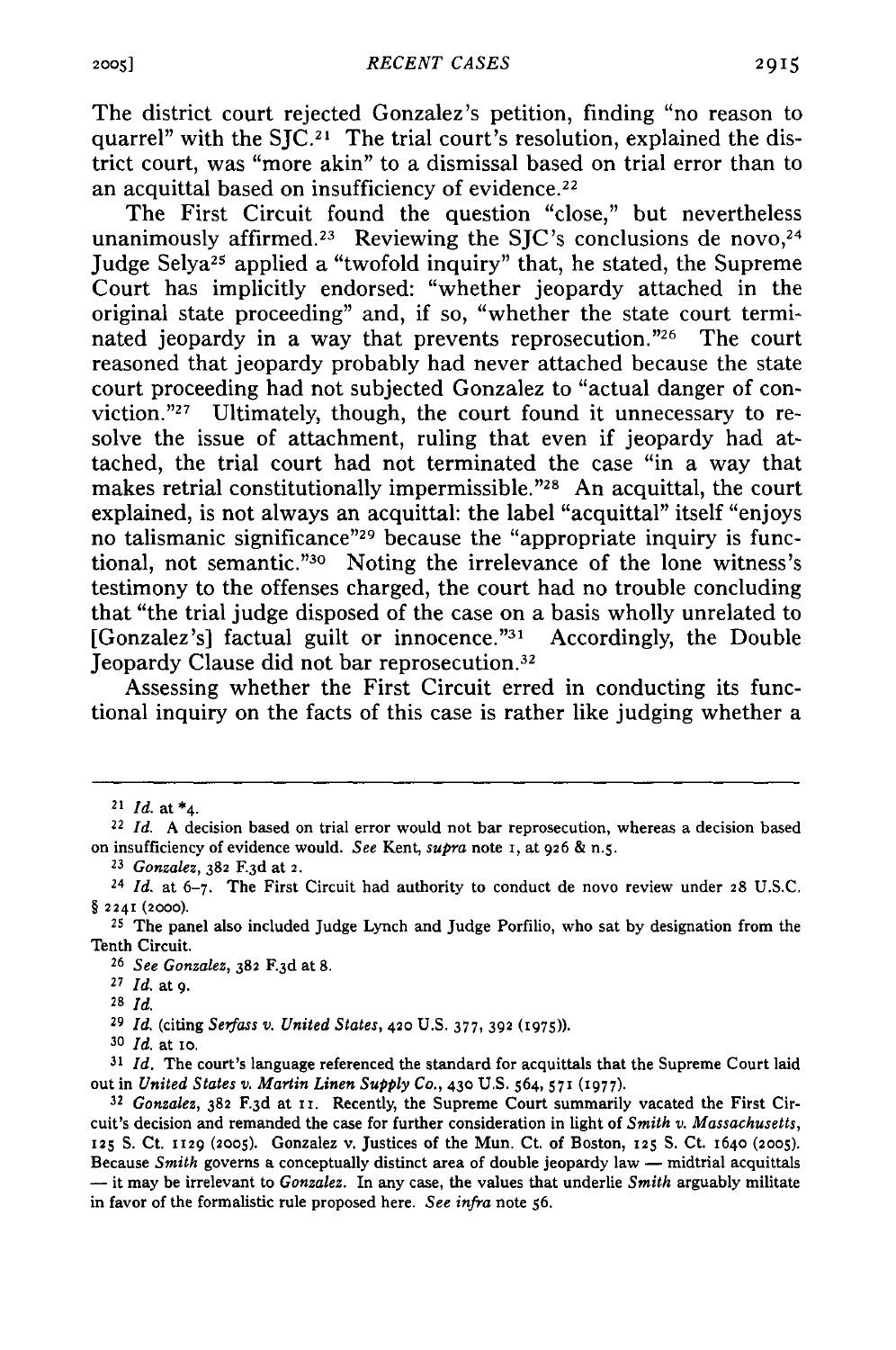cup of tea is hot or merely quite warm. $33$  In distinguishing acquittals from dismissals, the Supreme Court has time and again rejected formalism and instructed that a resolution labeled "acquittal" is not actually an acquittal (and thus does not bar retrial) if it is merely a dismissal given a different name.<sup>34</sup> This mantra requires an inquiry into the content behind acquittals to make sure that the label "acquittal" is functionally accurate.<sup>35</sup> In particular, an "acquittal" must be a resolution on the merits and must not be based on some procedural ground unrelated to guilt; the latter resolution is actually a dismissal without prejudice and does not bar reprosecution.<sup>36</sup> The First Circuit undertook this prescribed functional inquiry in *Gonzalez.* But this contentbased line of doctrine squarely contradicts *Fong Foo v. United States,37* another longstanding double jeopardy darling, which upholds the finality of even erroneous acquittals. 38 Fashioning a doctrine consistent with *Fong Foo* requires a "magic word" rule that prevents appellate courts from second-guessing acquittals on review.

In *Fong Foo,* the trial judge, apparently irked by improper prosecutorial conduct and lack of witness credibility, had directed the jury to acquit during the testimony of the prosecution's fourth witness.39 The judge's resolution could not have constituted a judgment that the prosecution's evidence was insufficient — which would have been an "actual acquittal" under the Supreme Court's definition **-** because the prosecution had not yet rested.40 The court of appeals vacated the ac-

**<sup>37</sup>**369 U.S. 141 (1962) (per curiam).

**<sup>38</sup>**The Supreme Court cites *Fong Foo* in nearly every double jeopardy decision, and, while not leaning heavily upon it, approvingly cited *Fong Foo* twice in its most recent double jeopardy pronouncement, *Smith v. Massachusetts,* 125 **S.** Ct. 1129, **1134, 1137 (2005).**

*<sup>39</sup>Fong Foo,* 369 U.S. at **141-42.**

<sup>40</sup>*See* **I5B** CHARLES ALAN WRIGHT, ARTHUR R. MILLER & EDWARD H. COOPER, FEDERAL PRACTICE **AND** PROCEDURE § 3919.5, at 646 *(2d* ed. 1992) ("[Tlhe acquittal [in *Fong Foo]* could not purport to rest on an evaluation of the facts yet to be adduced.").

**<sup>33</sup>**The Supreme Court has provided no guidance on how to resolve the functional inquiry in ambiguous cases like *Gonzalez.* On the First Circuit's view, the lack of meaningful evidence presented at trial indicated that the trial judge's resolution was *not* on the merits. A different (possibly more plausible) view is that, when a judge has authority to push the case to trial and the prosecution presents *no* evidence, the trial judge's resolution is the *clearest kind* of merits ruling - *total* insufficiency of evidence. Other courts have taken this alternate view and found, on facts similar to *Gonzalez,* that it was "perfectly obvious" that the proper resolution was to acquit the defendant due to insufficiency of evidence. Daff v. Maryland, 566 A.2d 120, 124 (Md. 1989); *see also* Goolsby v. Hutto, 691 *F2d* 199 (4th Cir. 1982). The First Circuit, however, dismissed that view as unpersuasive. *See Gonzalez,* **382** F.3 d at io.

*<sup>34</sup> See, e.g., Martin Linen Supply,* **430** U.S. at 571; *Serfass,* **420** U.S. at **392.**

*<sup>35</sup>See Martin Linen Supply,* **430** U.S. at **57I** ("[W]e must determine whether the ruling of the judge, whatever its label, *actually* represents a resolution... of some or all of the factual elements of the offense charged." (emphasis added)).

**<sup>36</sup>** *See* Anne Bowen Poulin, *Double Jeopardy and Judicial Accountability: When Is an Acquittal Not an Acquittal?,* **27** ARIZ. ST. L.J. 953, 973 **(1995)** ("[A] resolution unrelated to guilt or innocence ... does not qualify as an acquittal and does not raise a Double Jeopardy bar.").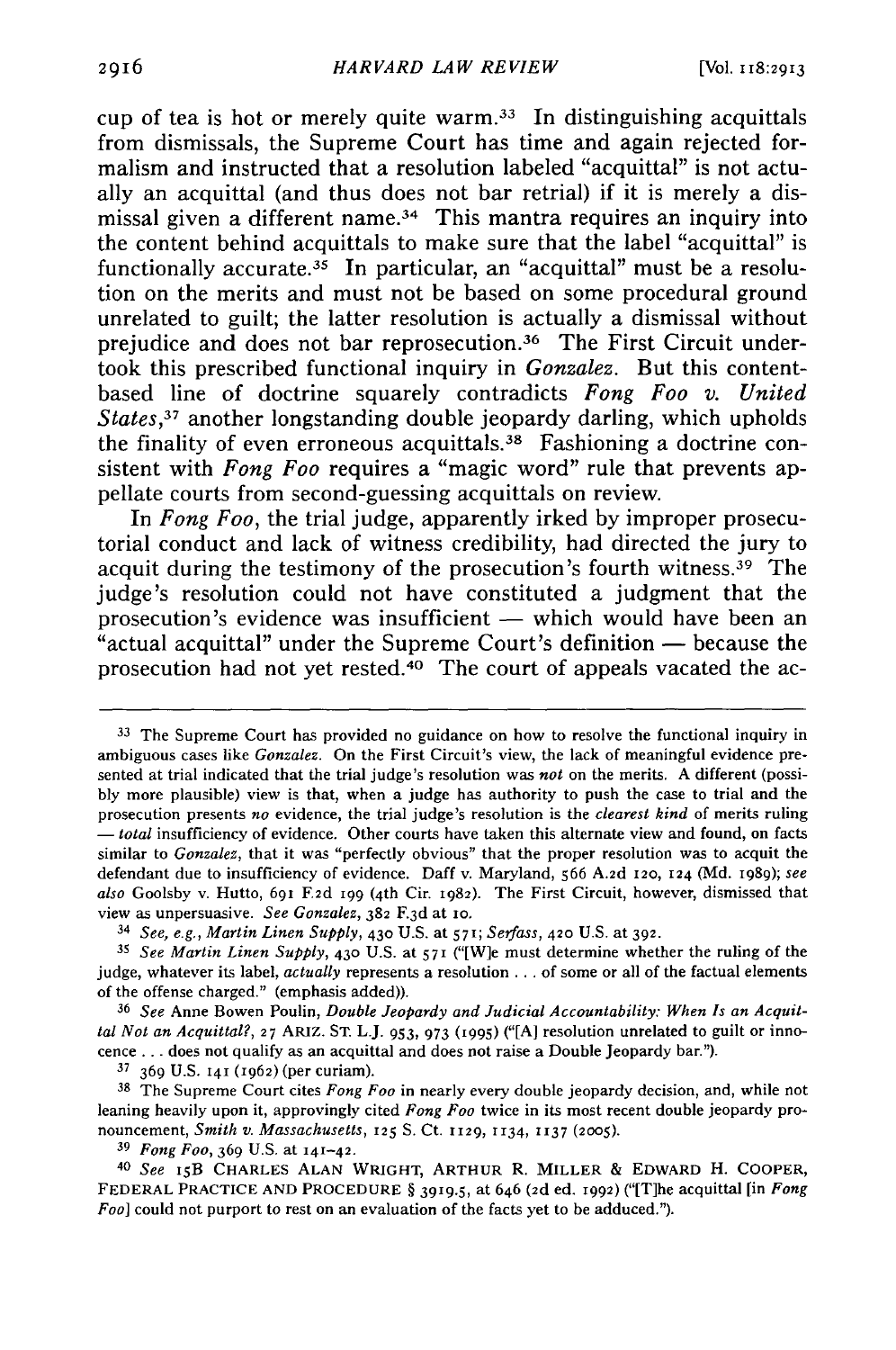quittal, finding that the trial court was "without power to direct the judgment in question."<sup>41</sup> But the Supreme Court reversed, finding it irrelevant that the acquittal may have been based upon "an egregiously erroneous foundation."<sup>42</sup> Regardless of whether the trial court actually had authority to direct the acquittal, the Court explained, **"[t]he** verdict of acquittal was final, and could not be reviewed **...** without putting [the petitioners] twice in jeopardy, and thereby violating the Constitution. $"43$ 

Analytically, a court can offer only two justifications for uprooting a trial judge's acquittal: either the trial judge, under the circumstances, *could not* acquit (lacked authority) or *did not* acquit (lacked intent).44 *Fong Foo* likely renders the former justification invalid:<sup>45</sup> when a trial judge acquits, for whatever reason, *Fong Foo* instructs that retrial offends the Double Jeopardy Clause. This principle applies, for example, when a judge acquits to punish the prosecution, as seemingly occurred in *Fong Foo.46* In fact, *Fong Foo* suggests that a judge is even allowed purposefully to miscategorize her resolution as an acquittal. There is, therefore, no such thing as an "erroneous acquittal." $47$  Be-

<sup>43</sup>*Id.* (alterations and omission in original) (quoting *United States v. Ball,* 163 U.S. 662, **67,** (1896)) (internal quotation marks omitted). The First Circuit's attempt in *Gonzalez* to distinguish *Fong Foo* is unpersuasive. The court construed *Fong Foo* as "merely one iteration of a wellestablished rule **...** that 'when a defendant has been acquitted at trial he may not be retried on the same offense, even if the legal rulings underlying the acquittal were erroneous."' *Gonzalez,* 382 F.3 d at ii (quoting *Sanabria v. United States,* 437 U.S. 54, 64 (1978)). The court explained that the trial judge in *Gonzalez* had not erred in acquitting, but that he had *never acquitted* because he had not resolved the factual elements of the offenses charged. *See id.* This purported distinction ignores that, in *Fong Foo,* the judge directed an acquittal *during the prosecution's case,* making it implausible that *Fong Foo* represented a resolution on the merits.

<sup>44</sup>A third possibility is that the judge had the capacity and intent to acquit, but somehow failed to do so, perhaps through a clerical error or a vague trial resolution. This could be foreclosed by forcing judges to label each pro-defendant resolution as either a "dismissal" or an "acquittal," a requirement that parties could enforce through motions for clarification. Such a practice could virtually guarantee that all judges who intend to acquit actually do so.

45 *See* David S. Rudstein, *Double Jeopardy and the Fraudulently-Obtained Acquittal,* 60 Mo. L. REV. 607, 616 (995) ("The *[Fong Fool* Court held that because of the final verdict of acquittal, the Double Jeopardy Clause barred the retrial of the defendants, even if the trial judge *lacked the power* to direct the acquittals under the circumstances and committed egregious error in doing so." (emphasis added)).

<sup>46</sup>*See Fong Foo,* 369 U.S. at 142.

47 Peter Westen and Richard Drubel have noted that, in the jury context, the possibility of nullification renders "the term 'erroneous acquittal' ... a misnomer." Peter Westen & Richard Drubel, *Toward a General Theory of Double Jeopardy,* 1978 SUP. CT. REV. 81, 13o. They have also argued that "there are **...** good reasons to vest *trial judges* with the authority to acquit against the evidence." *Id.* at 134 (emphasis added). These reasons include lenity, placing bench trials on equal footing with jury trials and thereby encouraging defendants to select bench trials (which are more efficient), and legitimization of what already occurs in practice  $-$  judges acquitting "for reasons of personal conscience, irrespective of the defendant's actual guilt." *Id. Fong Foo* very likely

**<sup>41</sup>** *Fong Foo,* 369 U.S. at 142.

<sup>42</sup>*Id.* at 143.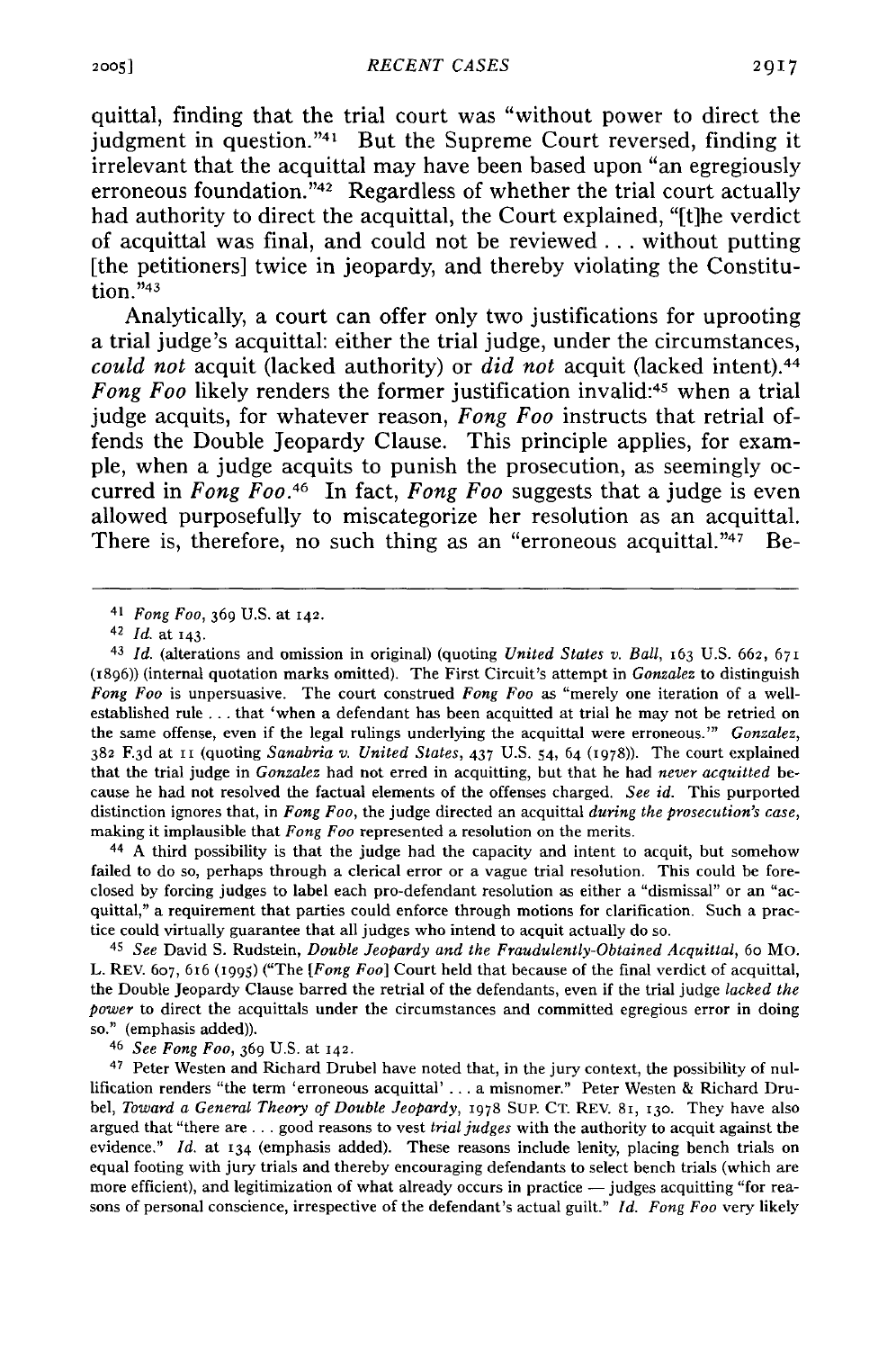cause a trial judge's acquittal, regardless of its basis in the record, precludes reprosecution, examining the basis behind any particular acquittal is inappropriate.4 A commitment to *Fong Foo* and the finality of erroneous acquittals means abandoning content-based review.

Because lack of authority  $-$  "could not acquit"  $-$  is an illegitimate ground for reversing an acquittal, the relevant inquiry must be whether the trial judge truly *did* acquit. That is, the proper inquiry is one of subjective judicial intent: whether the judge intended her ruling to have the effect of an acquittal. Indeed, because functional analysis is indeterminate whenever a procedural ground for dismissal may (but does not clearly) form the basis for a trial judge's decision, as in *Gonzalez,* only an assessment of the judge's intent can determine whether the trial actually ended in an acquittal or a dismissal.<sup>49</sup>

Interestingly, functional analysis of trial outcomes does not avoid formalism but merely changes the question that formalist analysis must answer. Although a trial judge with an ambiguous record cannot with certainty bar retrial by invoking the formal label "acquittal," it seems she *can* bar retrial by making it clear in the record that she finds "insufficient evidence," whether or not this is truly the case.<sup>50</sup> These words  $-$  "insufficient evidence"  $-$  are purportedly the outcome of a functional process and yet themselves seem to enjoy "talismanic significance."<sup>51</sup> In other words, at some level, formalism is inescapable. Accordingly, elevating the label "acquittal" to talismanic heights does not increase the risk that judges might, shielded by the Double

**<sup>49</sup>***See supra* note **33.**

represents a manifestation of these rationales. *See* WRIGHT, MILLER **&** COOPER, *supra* note **40,** at 645-46 (explaining that *Fong Foo* illustrates that "[s]pecial importance is attached to the power of the first judge **...** to acquit, perhaps willfully *against the law and the facts,* perhaps ignorantly, perhaps wisely and well" (emphasis added)).

**<sup>48</sup>**One commentator has even gone so far as to argue that defendants who obtain acquittals through fraud should not be subject to reprosecution. *See generally* Rudstein, *supra* note 45. *But see* Thomas M. DiBiagio, *Judicial Equity: An Argument for Post-Acquittal Retrial When the Judicial Process Is Fundamentally Defective,* 46 **CATH.** U. L, REV. 77 (I996) (arguing that reprosecution should be permitted whenever a judgment is fundamentally flawed); Anne Bowen Poulin, *Double Jeopardy Protection from Successive Prosecution: A Proposed Approach,* **92 GEO.** L.J. **1183, 1251** n.371 **(2004)** (proposing circumstances in which reprosecution should be permissible).

*<sup>50</sup>See, e.g.,* Mannes v. Gillespie, **967 F2d 1310, 1316** (9th Cir. **1992)** (finding retrial barred when the trial judge first declared mistrial but later dismissed charges on the basis of "insufficient evidence"); United States v. Giampa, **758 F2d 928, 929,** 934 **(3d** Cir. **1985)** (finding reprosecution barred when the trial judge initially dismissed charges on "legal" grounds but later entered **judg**ment of acquittal because the evidence was "insufficient to sustain a conviction").

**<sup>51</sup>**Notably, the Supreme Court has never conceded that "insufficient evidence" is a talisman, and has maintained otherwise. *See* United States v. Jorn, **400 U.S. 470, 478** n.7 **(1971)** (plurality opinion) ("[T]he trial judge's characterization of his own action cannot control the classification of the action. **... '). A** magic word rule would both clarify whether the phrase "insufficiency of evidence" is dispositive and shift the focus to a phrase  $-$  "acquittal"  $-$  that more clearly relates to the history and purposes of the Double Jeopardy Clause.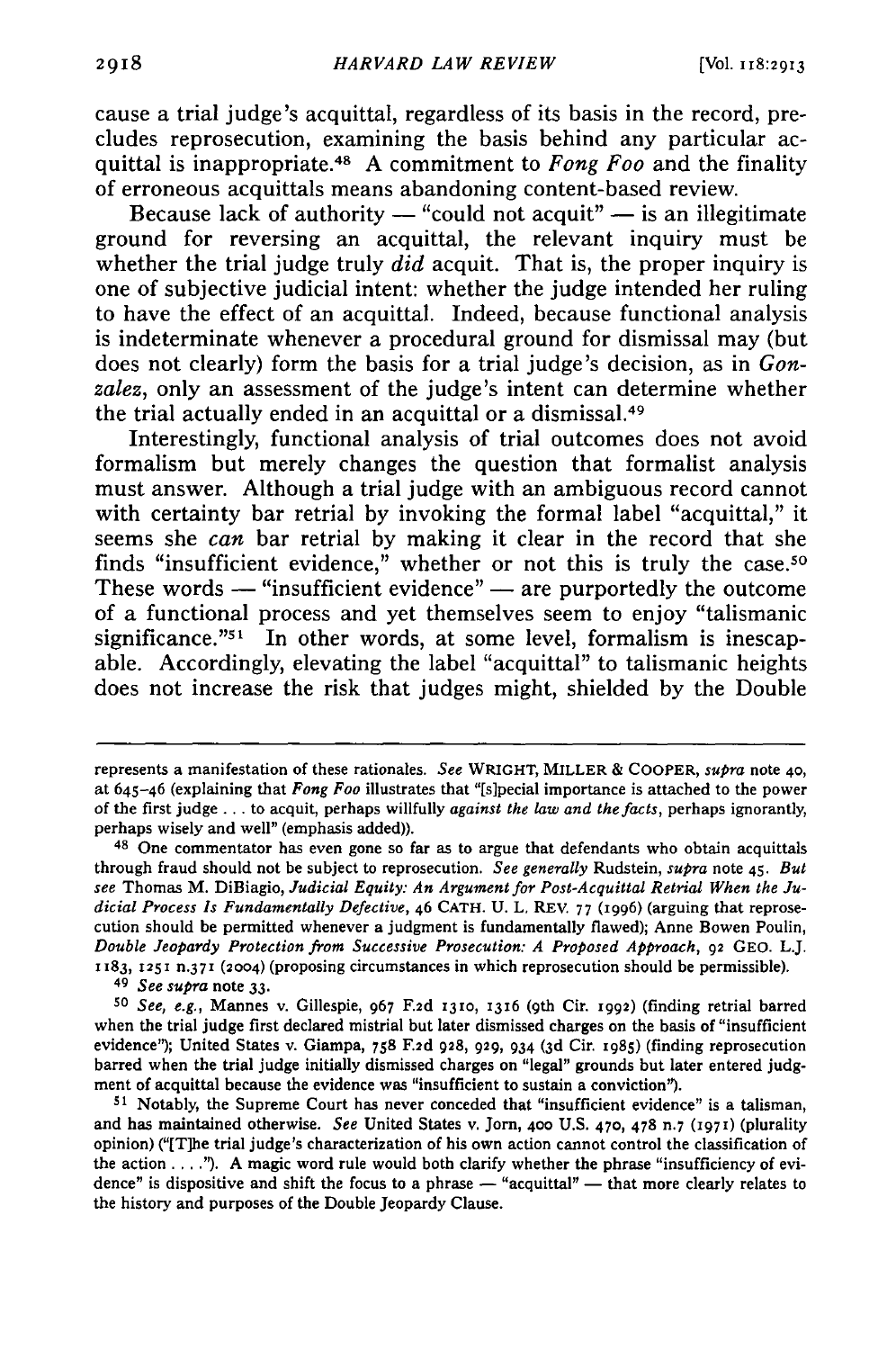Jeopardy Clause, permanently unlock the jailhouse door for guilty defendants **-** it merely recasts the key.

Once a court properly limits its task in reviewing acquittals to an examination of judicial intent, *Gonzalez* becomes an easy case. The trial judge's intent in *Gonzalez* was obvious: he intended to acquit. He explicitly rejected a suggestion to dismiss for noncompliant discovery in favor of acquitting. And to protect the defendant and guarantee the finality of his chosen outcome, he also ensured that jeopardy first attached and clearly distinguished his resolution from a dismissal without prejudice.<sup>52</sup> Given the trial's circumstances, the First Circuit, in upholding a reversal of this acquittal, could only contend that the judge lacked the authority to acquit. Stated another way, the First Circuit stepped in to correct the trial judge's "erroneous acquittal"  exactly the type of intervention that *Fong Foo* forbids.

True, judicial intent will not always be as transparent as it was in *Gonzalez.53* Inquiries into subjective intent are notoriously troublesome, and for good reason **-** divining the intent of a government actor and hinging constitutional decisions upon it can be a recipe for disaster.<sup>54</sup> In this context, however, there exists a simple solution: a magic word rule would assure judges that they can make manifest their intent to acquit by using the word "acquittal."<sup>55</sup> Under such a rule, there would be no need to conduct any more searching inquiry beyond the label itself; only a misguided or careless judge would choose the label contrary to his intent.56 **A** resolution labeled "acquittal" would

*<sup>52</sup>See Gonzalez,* **382 F.3d** at **3.**

**<sup>53</sup>**Imagine, for example, a judge who orally signals his intent to dismiss a case but enters an acquittal in the record.

**<sup>54</sup>**For example, the predominant critique of *Washington v. Davis,* 426 **U.S. 229 (1976),** which held that plaintiffs must prove discriminatory intent to succeed on equal protection claims, is that subjective intent of government actors is often difficult, if not impossible, to prove. *See, e.g.,* Catharine **A.** MacKinnon, *The Supreme Court, 1999 Term-Disputing Male Sovereignty: On* United States v. Morrison, **II4** HARV. L. REV. **135, 137 (2000)** (noting that "the 'intent' requirement **...** has made it increasingly difficult to hold states responsible for equal protection violations committed **by** state actors"). In numerous other areas of law, the Supreme Court has steered clear of inquiries into subjective intent. *See, e.g.,* Horton v. California, 496 **U.S. 128, 138 (099o)** ("[E]venhanded law enforcement is best achieved **by** the application of objective standards of conduct, rather than standards that depend upon the subjective state of mind of the officer.'); New York v. Quarles, 467 **U.S.** 649, **655-56** (1984) (holding that the "public safety" exception to *Miranda* does not depend on officers' motivations).

**<sup>55</sup>**While administrability might favor affording analogous significance to dismissals, a magic word rule cannot shelter "dismissals" as it does "acquittals." To hold that an insufficiency of evidence ruling that is mislabeled "dismissal" does not preclude reprosecution would lower double jeopardy protection beneath the constitutionally permissible floor. *See* Sanabria v. United States, 437 **U.S.** 54, **68-69** (1978).

**<sup>56</sup>**In *Smith v. Massachusetts,* **125 S.** Ct. **1129 (2005),** the Supreme Court held that while states have flexibility to adjust the finality of midtrial acquittals, the Constitution demands that defendants *know* when an acquittal is really an acquittal. *See id.* at **I136-37. A** magic word rule en-